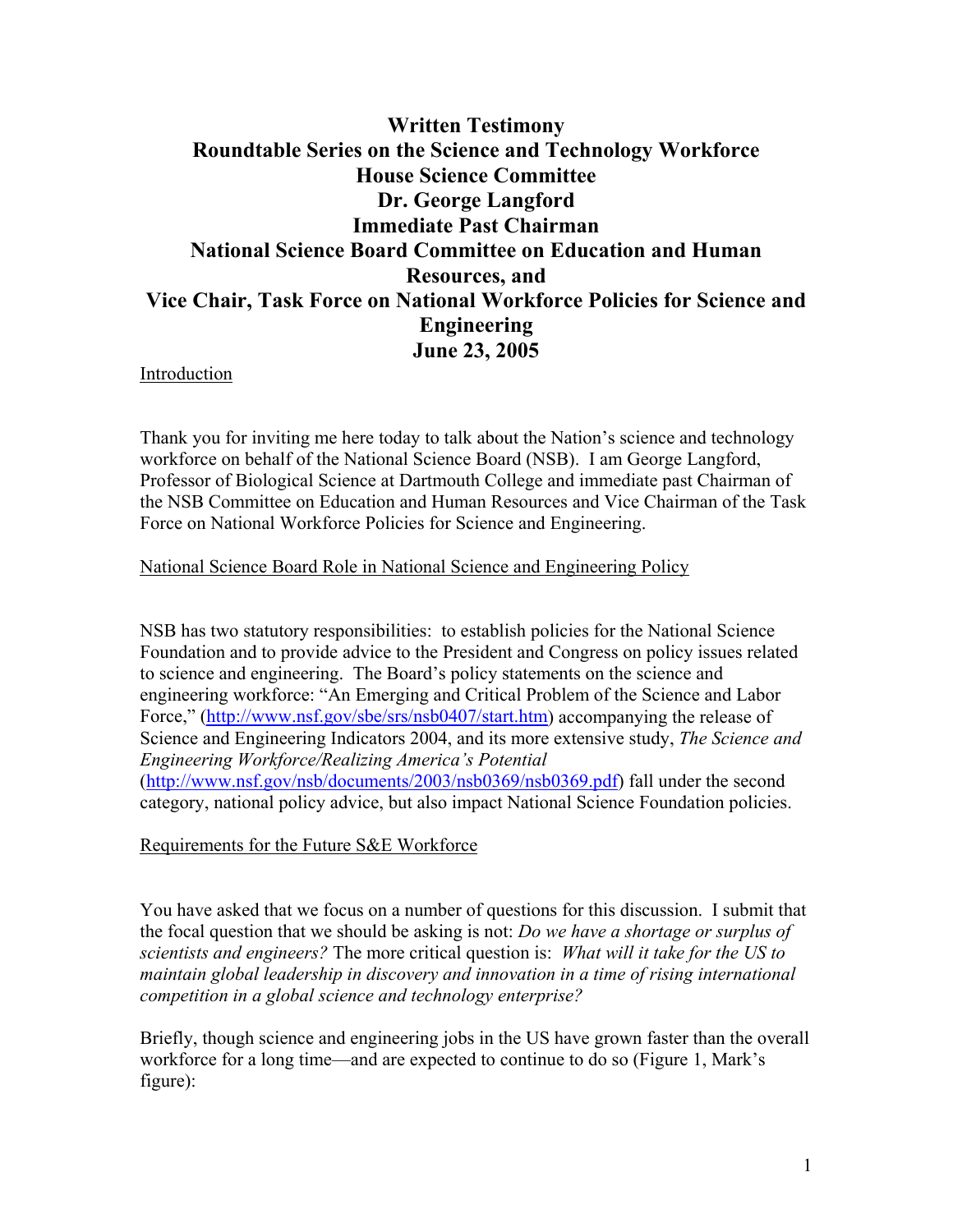- US dependence on scientists born in other countries is increasing at all degree levels (Figure 2)
- Global competition for science and engineering talent is growing
- The US science and engineering workforce is aging. (Figure 3)
- There is a lack of growth in the number of bachelor's degrees in most fields of natural science and engineering fields earned by US citizens (Figure 4)

• Long term demographic trends show increasing shares of the college age population will be from groups that are underrepresented in natural sciences and engineering. (Figures 5)

A high quality, diverse and adequately sized workforce that draws on the talents of all US demographic groups and talented international students and professionals is crucial to our continued leadership and is therefore is a vital Federal responsibility. The Board has therefore concluded that it is a National Policy Imperative for the Federal Government to step forward to ensure the adequacy of the US science and engineering workforce. But the Federal government cannot act alone. All stakeholders must participate in initiating and mobilizing efforts that increase the number of US citizens pursuing science and engineering studies and careers.

Several troubling trends lead to this conclusion. Science and Engineering occupations have grown at a much higher rate than occupations in general over a long period of time. From 1980-2000 the annual growth rate was 4.9% for S&E occupations compared to 1.1% for all occupations. Even when you eliminate the high growth fields of math and computer science, the rate of growth in S&E occupations remains high—3.3%. (Figure 5). Replacement needs can be expected to accelerate and add to the need for scientists and engineers as the baby boom generation begins to retire. (Figure 6)

Though foreign born scientists and engineers have always been important participants in the US workforce, the growth of the foreign born share of our S&E workforce over the last decade is surprising. Foreign born S&E workers have greatly increased at all levels of education and training during the 1990s. By 2000, nearly two-fifths (38%) of the most highly trained (doctorate) workers were born abroad. For Engineering, the foreign born component of the doctoral workforce is over 50%. Given the increasing US dependence on foreign born workers, the drop in H-1B visas of nearly 50% between 2001 and 2002 is of concern. The percentage decline was even larger for science and technology workers. (Figure 7)

More recent data indicate that both refusal rates for high skill and student (F-1) visas are up and applications down. Exchange visitor (J-1) applications are up, but the total number issued are down due to the doubling of the refusal rate in that category.

## National Policy for the S&E Workforce

A strategy for the Nation's S&E workforce that: (1) is highly reliant on the ready availability of international talent, (2) relies on a visa process responsive to the short-term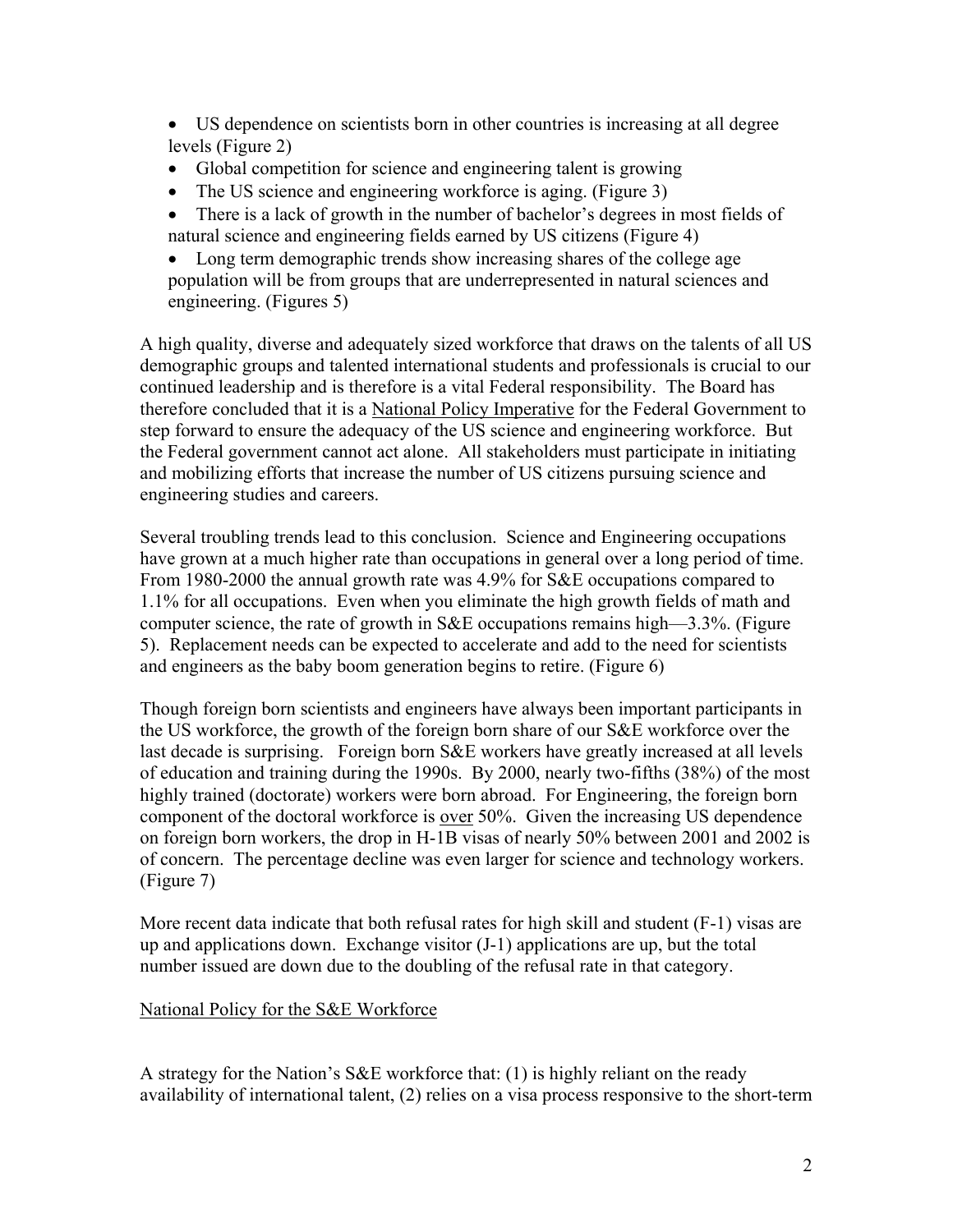needs of industry, and (3) is constrained by vital national defense and homeland security considerations will not serve this Nation well over the long term. Our Nation must give more attention to "growing our own" scientists and engineers to ensure the strength of our future workforce, and developing a better, more predictable process to continue to attract the best talent from other countries.

To implement its National Policy Imperative, the Board offers findings and recommendations in 5 areas:

- 1. Undergraduate Education in Science and Engineering
- 2. Advanced Education in Science and Engineering
- 3. Knowledge Base on the Science and Engineering Workforce
- 4. Precollege Teaching Workforce for Mathematics, Science, and Technology
- 5. US Engagement in the International Science and Engineering Workforce

#### Undergraduate Education

Undergraduate education in science and engineering is the most important level for increasing US citizen participation. BS holders form the largest component of the S&E workforce. In addition the BS pool is the source of US citizens who may continue on to advanced S&E degrees.

Looking at the BS degree level, the US has dropped from 3rd in global NS&E baccalaureate production to 15th from 1975 to 2000 (Figure 8). To even sustain our current low level of participation in comparison with other economies, we must increase participation by US citizens in engineering studies and careers. But demographic trends are not favorable.

Participation in science and engineering is uneven across demographic groups in our population (Figure 9). Our domestic college age population will stop growing after 2010. However, underrepresented minority groups will account for an increasing SHARE of the college age population, growing from 32 percent in 2000 to 38 percent in 2025. Hispanics will account for 90 percent of the increase in underrepresented minorities.

For ethnic groups, whites and Asians far exceed Hispanics, Blacks and Native Americans in their participation rates in NS&E fields—6 and 15 percent for whites and Asians, respectively, compared to 3 percent for underrepresented minorities. The difference in NS&E degree attainment between men and women is substantial—7.5 versus 4.6 percent. Though we have made some progress in participation of women and underrepresented minorities in S&E, we have a long way to go and a growing need for success.

A number of important factors contribute to low levels of US NS&E degree attainment. Low degree attainment occurs in spite of high interest among entering freshmen—25 to 30 percent of students intend to major in S&E fields on entering college, less than half of those earn a degree in those fields within 5 years. Entering freshman who are members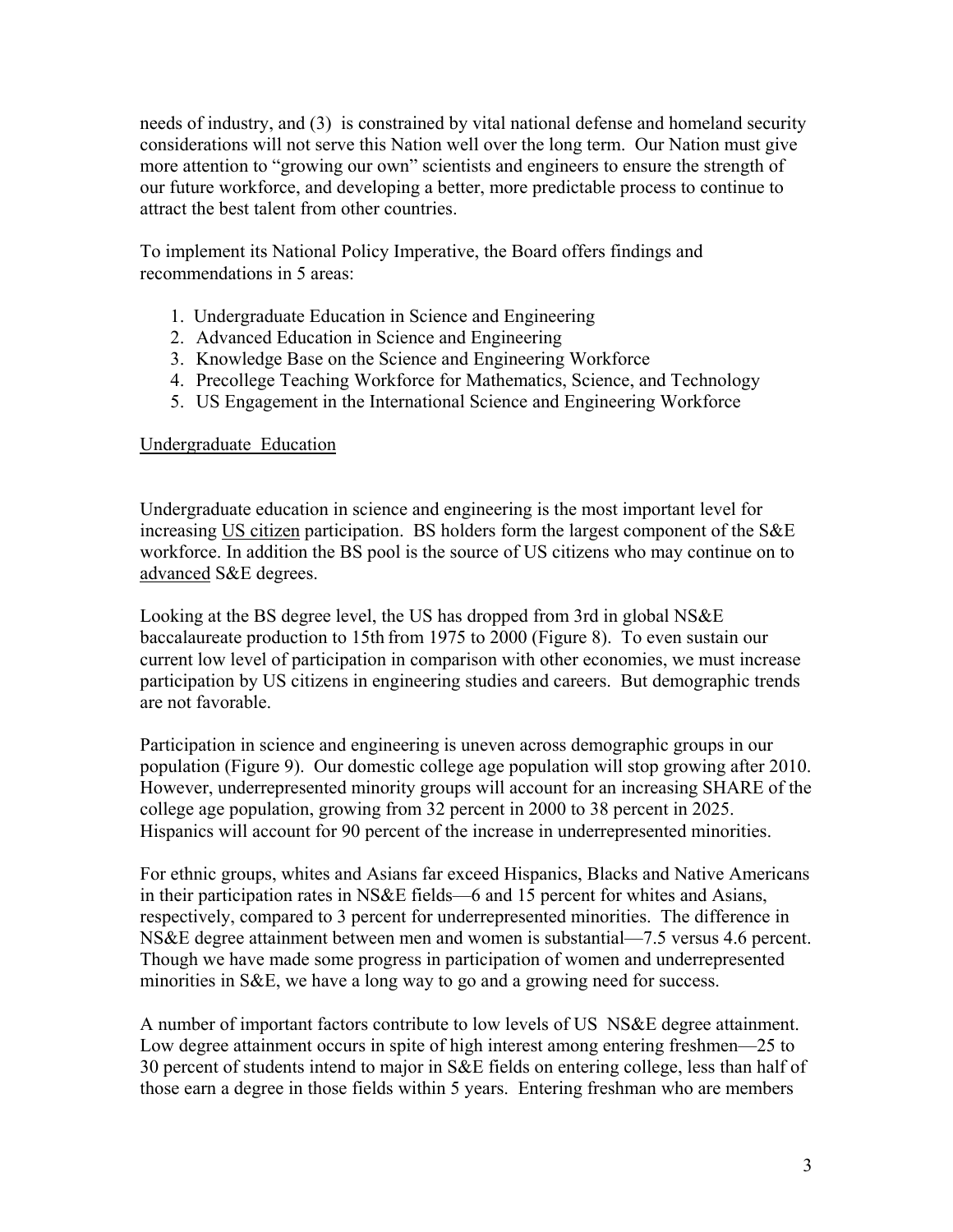of underrepresented minority groups show greater interest than whites in S&E degrees, but graduate at lower rates. For NS&E fields, degree programs are relatively costly for institutions to provide and curricula are inflexible for students. A growing share of college enrollments are nontraditional students—i.e., those that do not enter college immediately after high school and attend full time with family financial support. Nontraditional students are more likely to enroll in community colleges, which often cannot provide high quality science and mathematics curricula. Nontraditional students are also at a disadvantage in pursuing natural science and engineering degrees because of the inflexibility of curricula. The Board therefore concludes that the Federal Government must direct substantial new support to BOTH high ability students to enable them to attend full time and institutions to expand offerings for natural science and engineering students in order to improve attainment of NS&E degrees by American undergraduates from all demographic groups.

## Advanced Education: Masters, PhD, and Postdoctoral levels.

The number of U.S. citizens and permanent residents enrolled in graduate programs in science and engineering fell during the late 1990s (Figure 10), while noncitizens continued to rise (Figure 11). A partial explanation of the falling citizen enrollment in graduate school has been that, in the US labor market, there are attractive career opportunities that do not require years of advanced science and engineering training. Increasing student interest after 2001 may reflect the decline of job opportunities requiring less education.

The percentage of non-citizens enrolled in advanced degree programs continued to rise from the mid 1990s to 2001. The Board has concluded that opportunity costs for high ability American students interested in pursuing advanced degrees in science or engineering were very high in comparison with some other alternative fields of study, and in comparison with opportunity costs for international students on temporary visas.

The Board therefore recommends that, to reduce opportunity costs for U.S. graduate students, Federal support for research and for graduate and postdoctoral education should respond to the real economic needs of students to cover such costs as health and other benefits that might otherwise be provided on a job. We are delighted to observe in the last set of statistics, for 2002, first time enrollment of American graduate students in S&E has increased substantially. Higher U.S. enrollments may reflect reduced "opportunity costs" for US citizens as a result of pressures to increase stipends and a less competitive job market. Additional evidence is found in data on National Science Foundation Fellowships data on its fellowship program. As shown in the table below, since stipends were increased there has been a marked drop in declines by awardees, from 12% in 2001- 02 to 3.6% in 2004-05 and even lower in 2005-06 (although final figures are not in).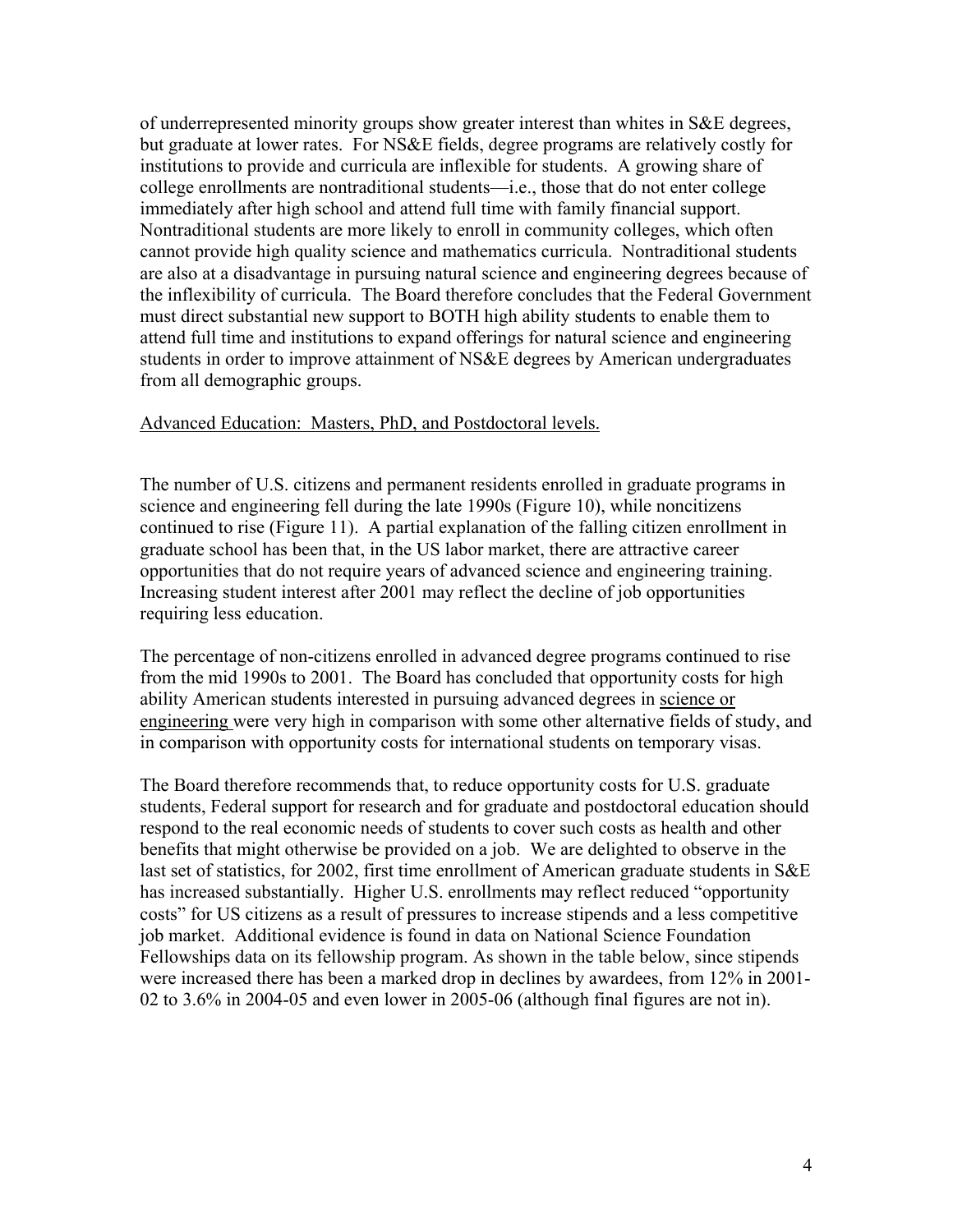### **NSF Fellowship Awards**

| Fiscal Year | Stipend  | Awarded | Declined | Rate                   |
|-------------|----------|---------|----------|------------------------|
| 2001-02     | \$18,000 | 903     | 108      | 12.0%                  |
| 2002-03     | \$21,500 | 903     | 106      | $11.7\%$               |
| 2003-04     | \$27,500 | 900     | 55       | $6.1\%$                |
| 2004-05     | \$30,000 | 1020    | 37       | $3.6\%$                |
| 2005-06     | \$30,000 | 1021    | 9        | $2.0\%$ (11 still out) |

In addition to more realistic financial support for students with outstanding abilities, the Board further has urged a wider range of educational options responsive to national skill needs be provided to advanced students. A few Federal programs to encourage cross sector and cross disciplinary experience for advanced students to align PhD and postdoctoral education with opportunities and needs in the workforce, especially outside of the academic sector. These include cross sectoral partnerships, such as NSF Engineering Research Centers and Science and Technology Centers programs that broaden exposure to multidisciplinary environments and EPA's STAR fellowship program that funds research by students pursuing advanced degrees in multidisciplinary environmental sciences.

#### Knowledge Base on the Science and Engineering Workforce

The Board recognizes not only the need to expand educational and training options but also for expanding knowledge of the entire S&E workforce system. Data and research are needed to provide an enhanced foundation for decisions--for education service providers, science policy, and individual career planning.

Existing data sources have a number of limitations for informing Federal policy and planning—like the lack of data on precollege science and math teachers the Board is now beginning to address.

The Board recommends that the Federal Government should lead a national effort to build a base of information in a number of specific areas, including:

- Status of the science and engineering workforce
- Science and engineering skill needs and utilization
- Strategies that attract high ability students and professionals to S&E careers.

#### Definitions of the Science and Engineering Workforce

The Board adopted a broad definition of the science and engineering workforce. From the perspective of a data system to serve policy needs it is important to consider all sources of S&E talent and the full range of occupations that use these talents. The S&E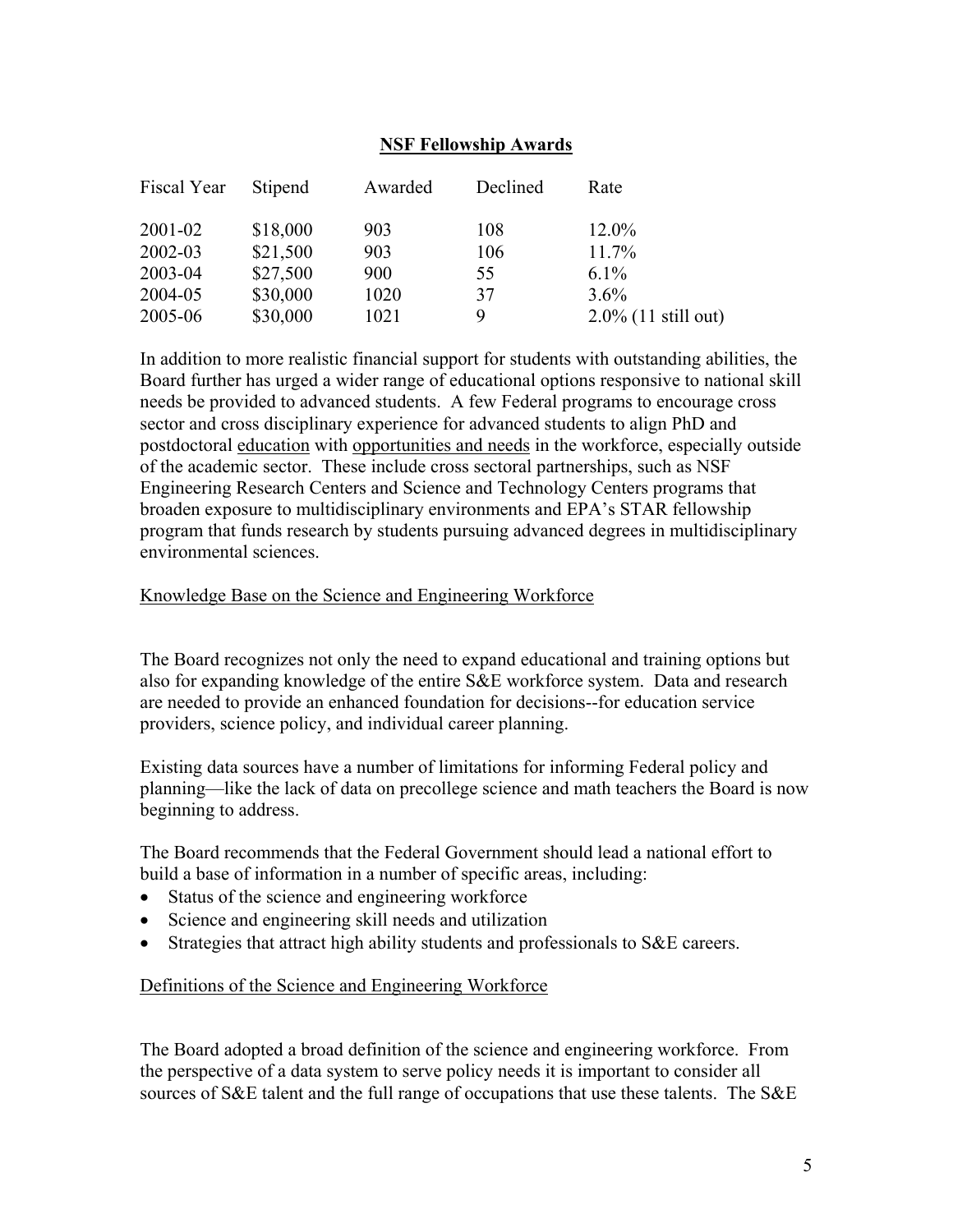workforce encompasses all levels of formal education including the community college system. The average natural scientist or engineer in the workforce has a baccalaureate (61%) and is employed by business/industry (73%).

Designated S&E occupations miss a lot of people with science and engineering degrees who use the skills attained through formal education in their jobs (Figure 12). There are many educated in science and engineering who move to other occupational categories for example administration or teaching. In doing so, these workers are no longer identified as scientists or engineers by occupation. Yet their new positions may be absolutely vital in the S&E workforce and they may still use skills acquired through formal education and experience. We must also look at all sources of science and engineering talent, both domestic and foreign. The jobs requiring science and engineering skills need to be better captured in our data systems for policy and planning purposes.

Much better data are needed to support US policy on the international flow of S&E students and workers. This is an immediate and critical issue for US science and engineering, given our growing dependence on international students and professionals. The current reexamination of visa and immigration policies must recognize that engagement with the international science and engineering workforce is essential.

## The precollege teaching workforce

With respect to areas where there is a shortage of scientists and engineers, the precollege teaching workforce is clearly one area in which well-recognized shortages exist. The problem of the precollege teaching workforce for mathematics, science and technology is foundational to our entire education system for the science and engineering workforce. The Board has offered a number of recommendations on recruitment and retention of well qualified precollege teachers in science, mathematics and technology and intends to expand its focus on undergraduate and precollege education in science, mathematics, engineering and technology (STEM) fields over the next few years.

Following up on its workforce policy study, the Board initiated additional activities to address concerns with long term S&T workforce trends. These include:

- A workshop on broadening participation in science and engineering, resulting in the Board's recommendations to NSF to promote a more diverse science and engineering faculty
- A workshop on engineering education this fall
- An NSB Commission on Education in Mathematics, Science and Technology, reconstituting the NSB Commission of 1982-83
- An assessment of *Science and Engineering Indicators* to increase utility to an expanded base of users
- A Companion Piece to the *Indicators 2006* on the subject K-12 education.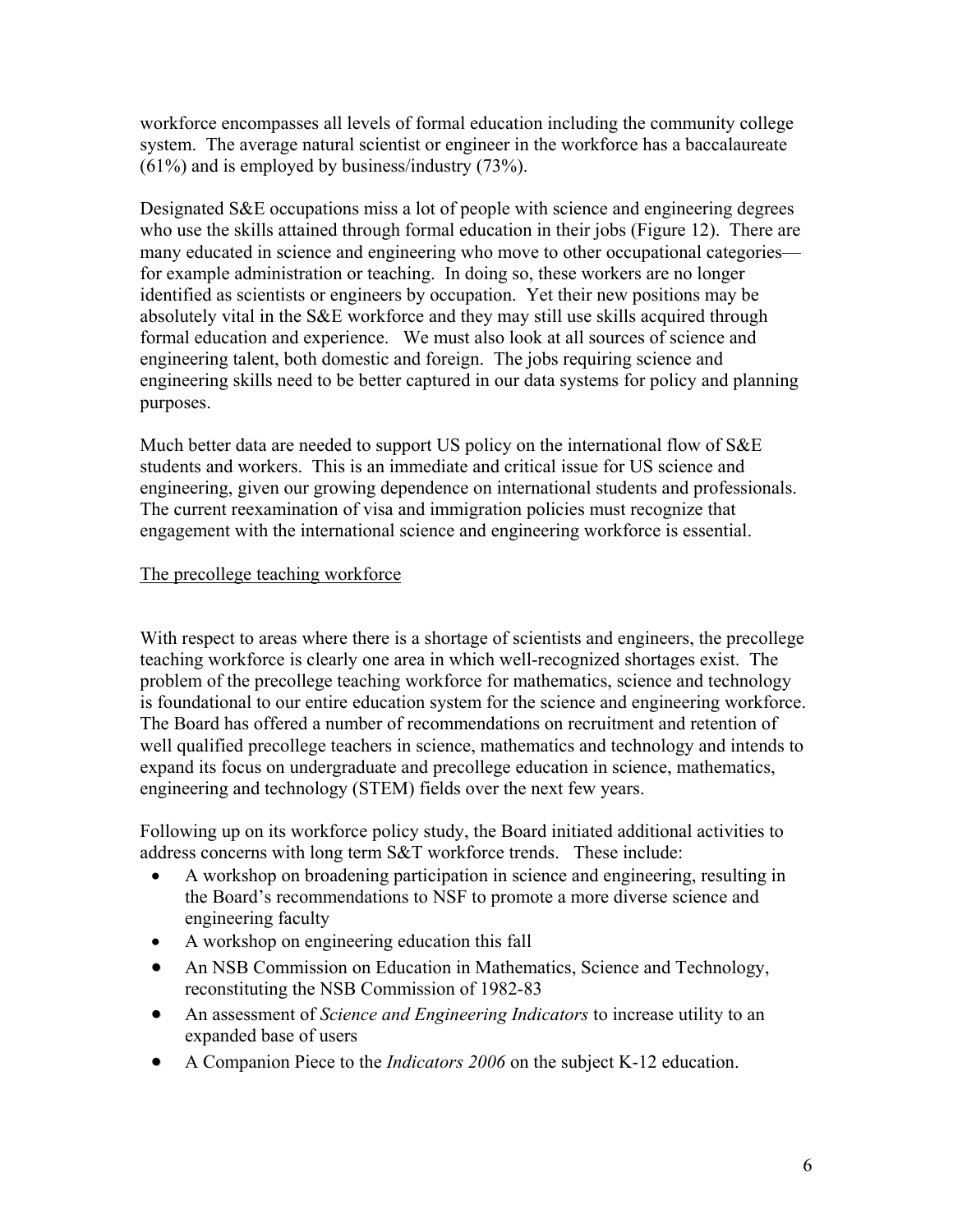## Conclusion

The Board has concluded that though the data indicate no immediate crisis, the long-term trends affecting the science and engineering workforce demand our attention. The Federal Government is uniquely qualified to coordinate activities at the national and global levels to benefit national workforce capabilities. It therefore has a primary responsibility to lead the Nation in developing and implementing a coordinated, effective response to our Nation's long-term needs for science and engineering skills.

The focus question that we should be asking is: "What will it take for the US to maintain global leadership in discover and innovation in a time of increasing international competition in a global science and technology enterprise?"

To maintain our country's leadership for this enterprise it will be necessary to:

- Increase the participation of all U.S. citizens in science and engineering careers
- Continue to attract and welcome outstanding foreign-born students and professionals to pursue opportunities for S&E education and employment in the US.

US global leadership and future national prosperity and security depend on meeting this challenge.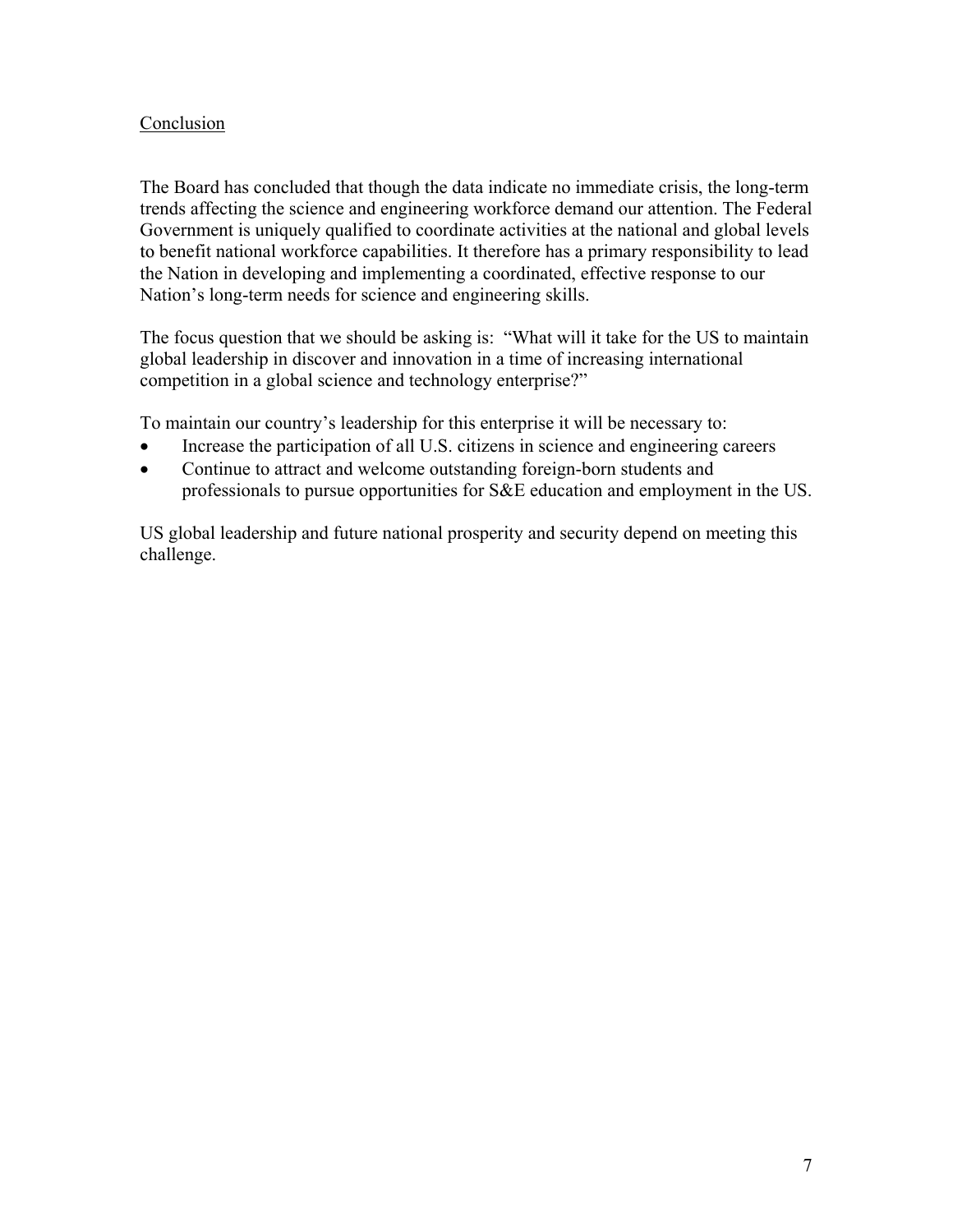**Figure 1: Growth of Degrees and Jobs: 1980-2000 Average Annual Rates**



Source: 1990 and 2000 Decennial Censuses, NSF/SRS data on degree production

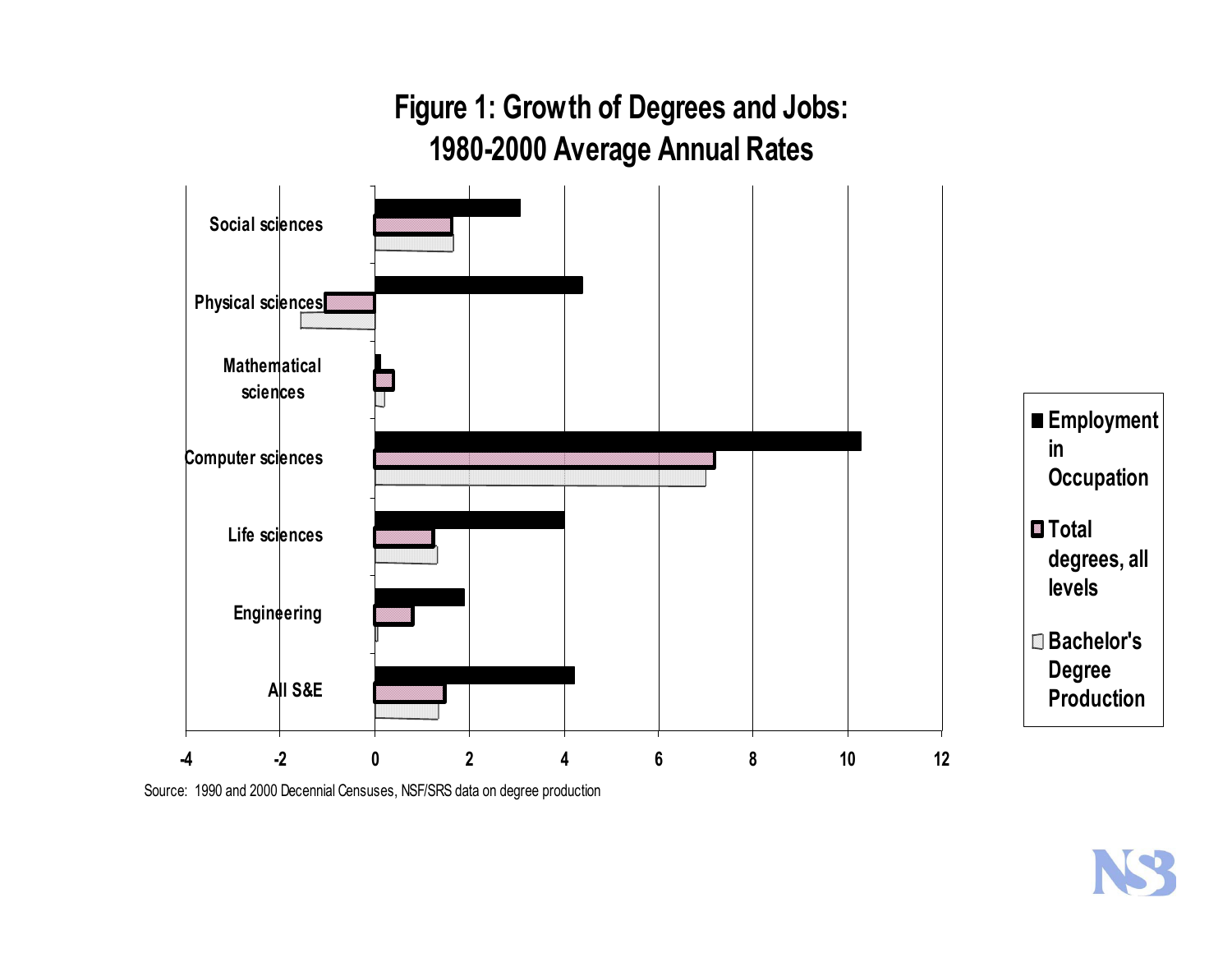## **Figure 2: Percent Foreign Born Among Individuals in Science and Engineering Occupations: 1990 and 2003**

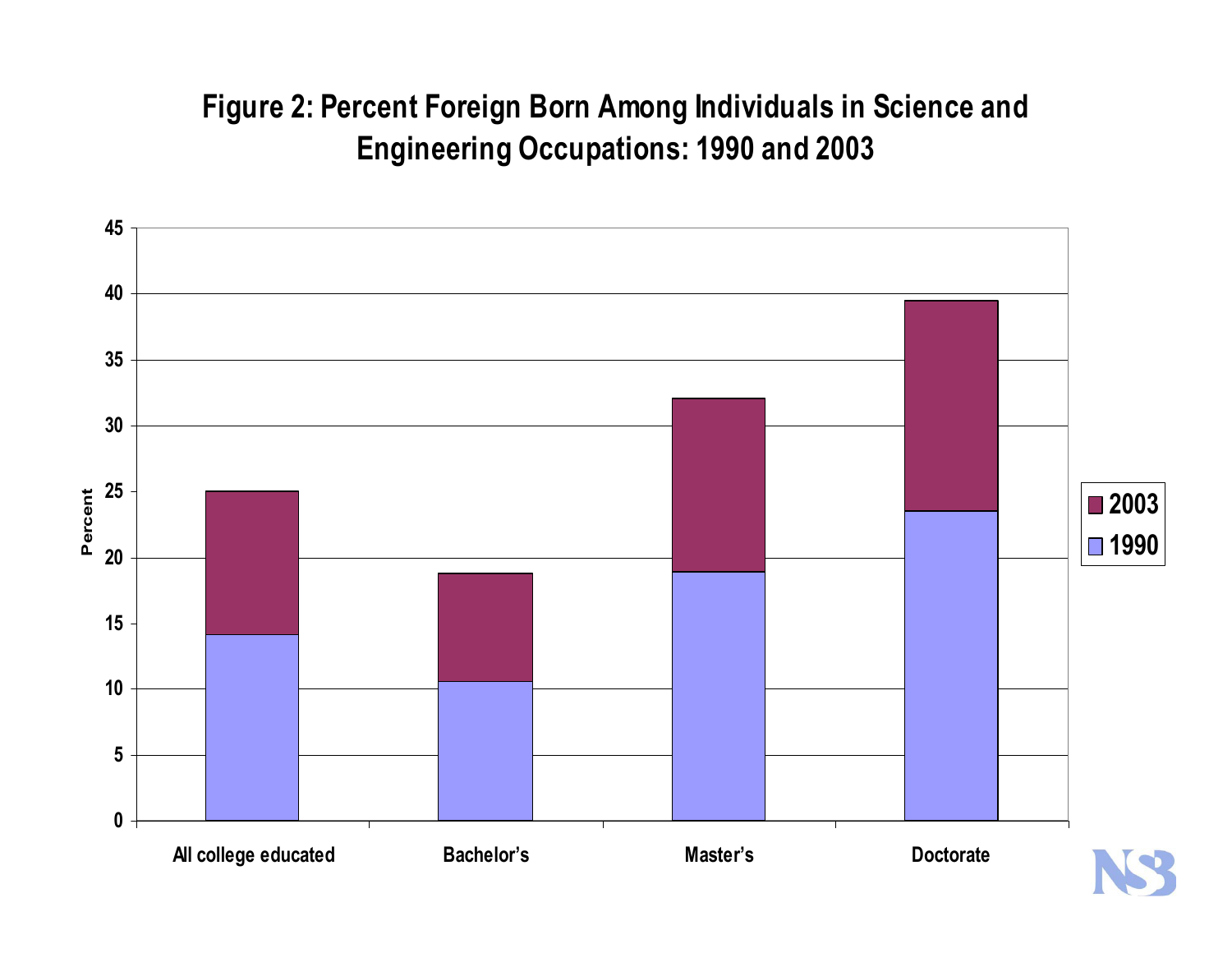# **Figure 3: Science and Engineering Figure 3: Science and Engineering Occupations' Labor Force Aged in the 1990s**



**Source:** *Science and Engineering Indicators 2002***, Appendix Tables 3-34 and 3- 35, pages A3-102 and A3-108.**

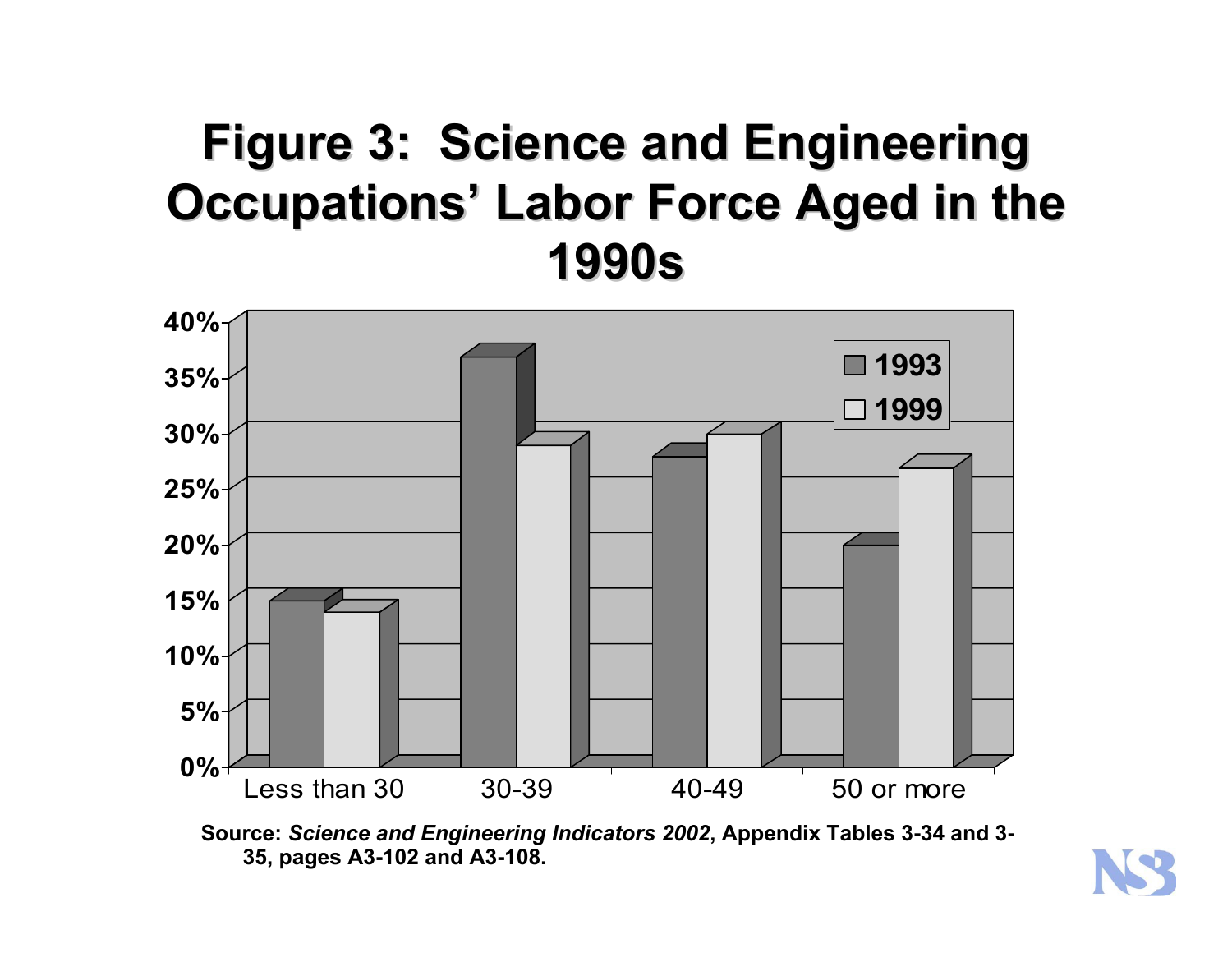## Figure 4: Except for Biological Sciences, Natural Science and Engineering Bachelors Degrees To U.S. Citizens and Permanent Residents did not Increase or Declined since the mid 1980s



SOURCES: U.S. Department of Education, National Center for Education Statistics, Integrated Postsecondary Education Data System, Completions Surveys, unpublished tabulations (Washington, DC); and National Science Foundation, Division of Science Resources Statistics, WebCASPAR database system, http://caspar.nsf.gov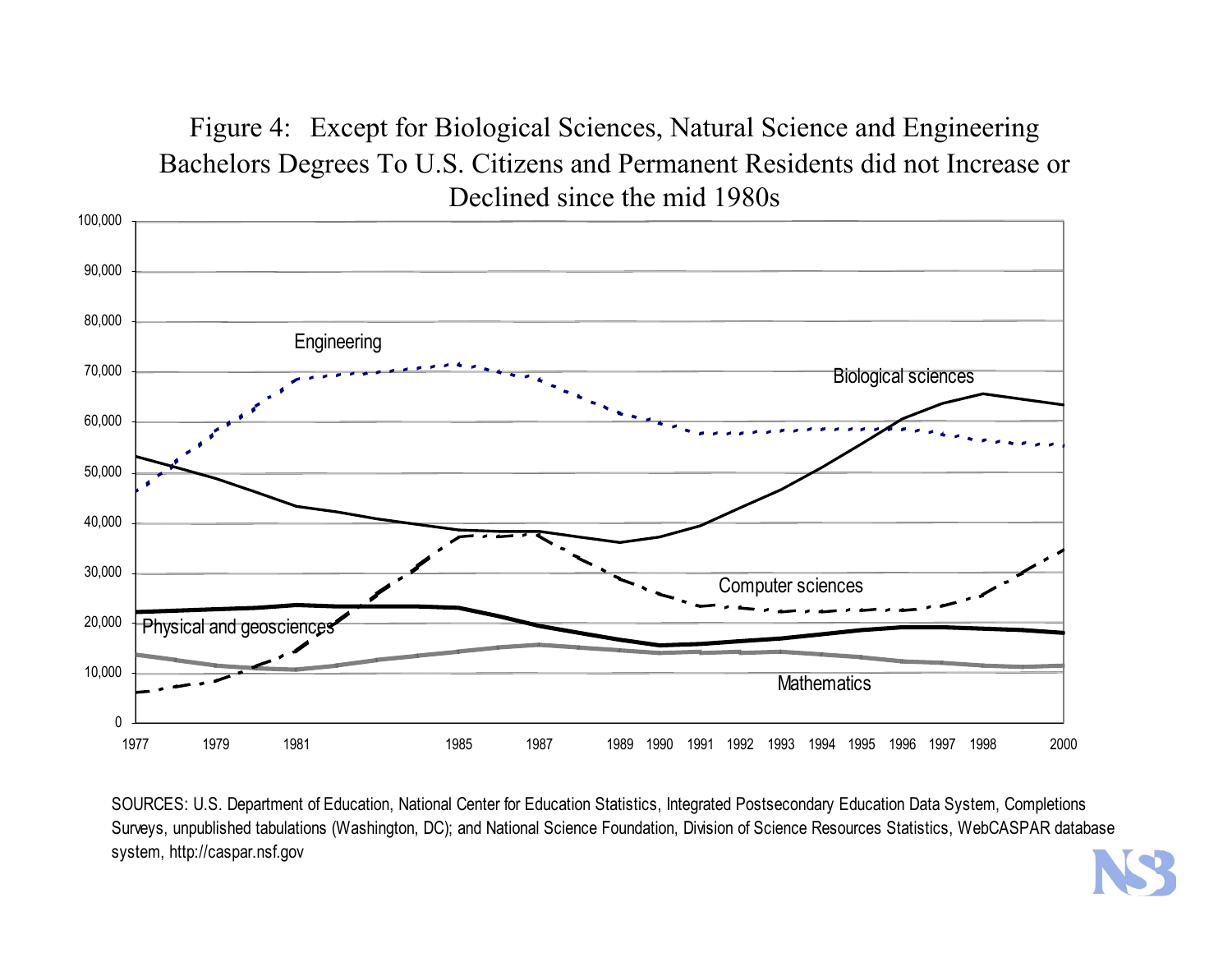## **Figure 5: Groups Now Underrepresented in Science & Engineering will Account for an Increasing Share of the College College-Age Population Age Population**



**Source: U.S. Bure S. Bureau of the au of the Census, Population Division, Census, Population Division,** *Projections of Projections of theResident Population by Age, Sex, Population by Age, Sex, Race and Hispanic Origin: 1999 to 2100 nd Hispanic Origin: 1999 to 2100* Note: Populations for 2010 and 2025 are projected.

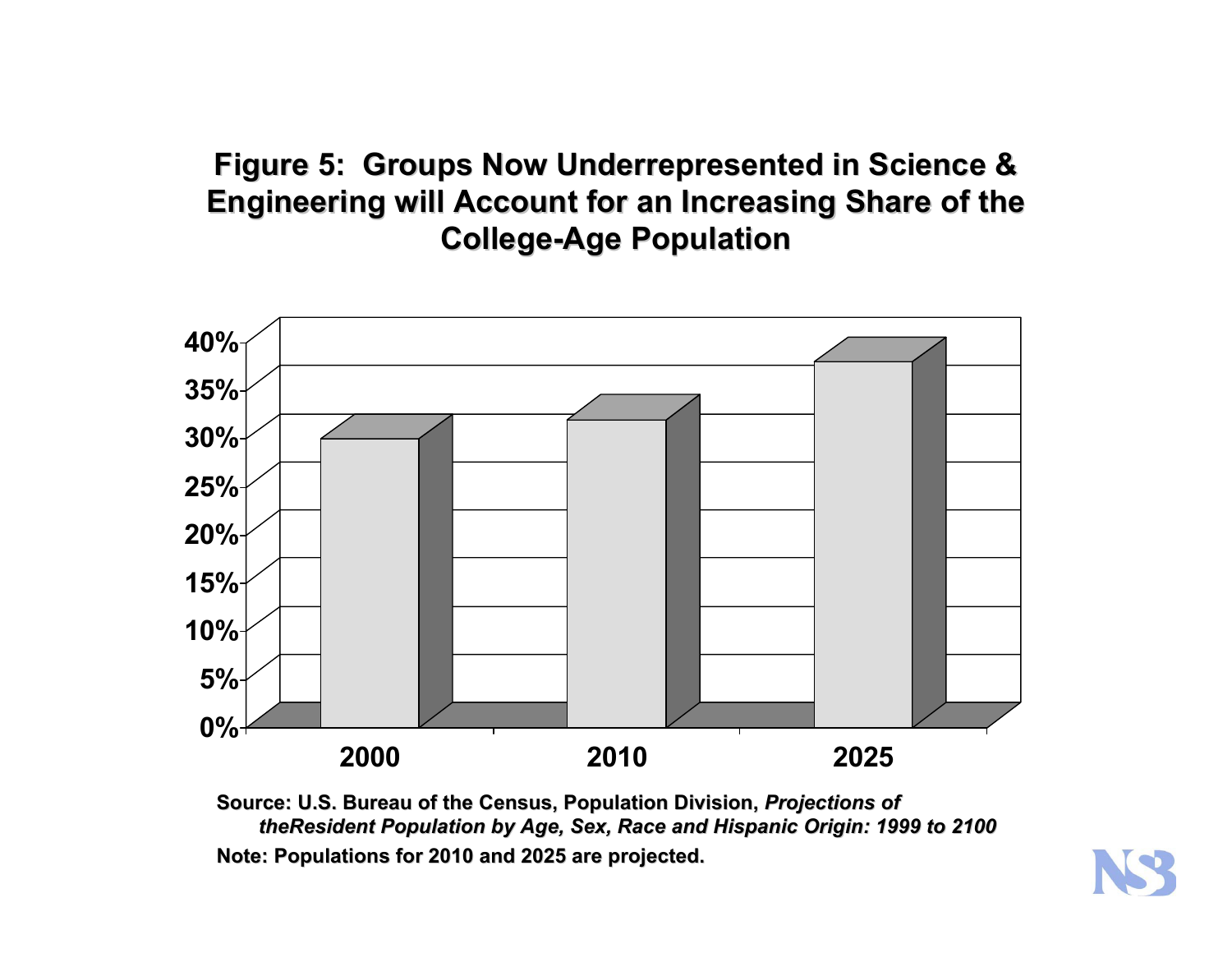

## **Figure 6: Percent of Employed S&E Degree Holders Over Age 50: Selected Fields (1999)**

SOURCE: National Science Foundation/Division of Resource Studies (NSF/SRS), Scientists and Engineers Statistical Data System (SESTAT). 1999.

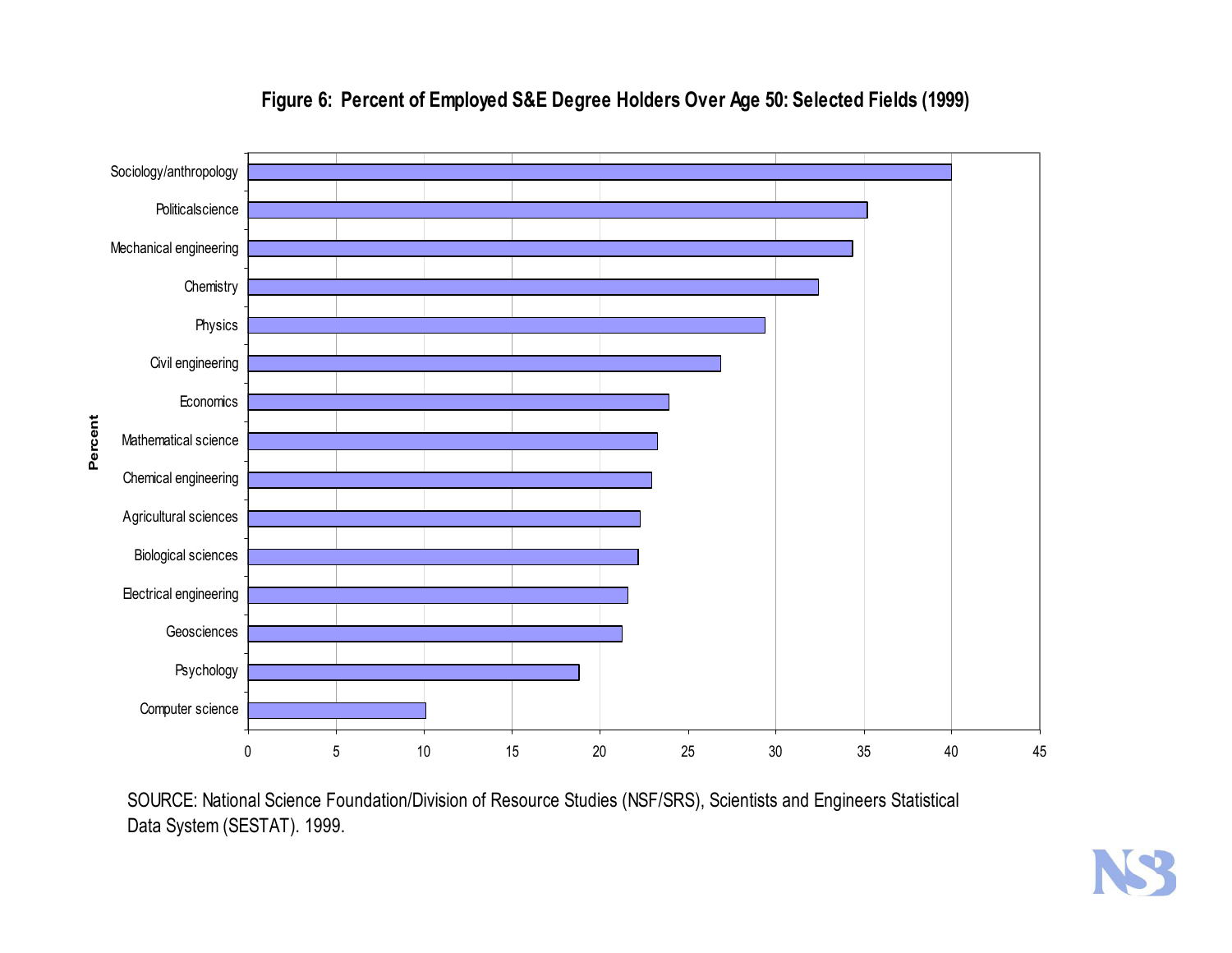# **Figure 7: H-1B Visas Dropped Sharply in 2002 in 2002**



**Source: Department of Homeland Security, Office of Immigration Statistics.** 

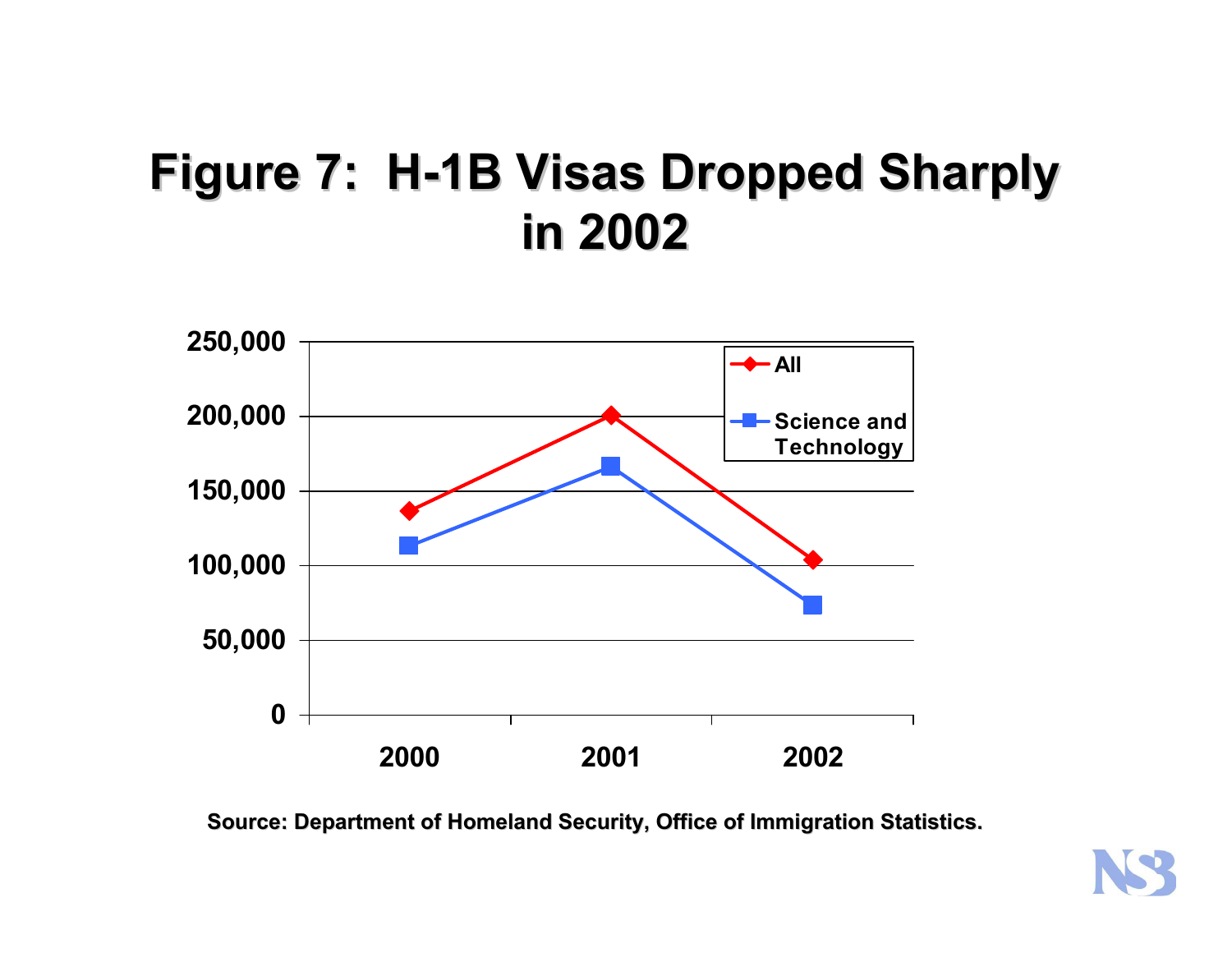## **Figure 8: The US Rank in NS&E Bachelor's Level Degrees Dropped from 3rd to 14th in 15 Years**

**Ratio o f NS&E Bachel o r's -level Deg rees t o 24- year-old Popula tion**



**Source: SEI Source: SEI-2002, Appendix Table 2 2002, Appendix Table 2-18.**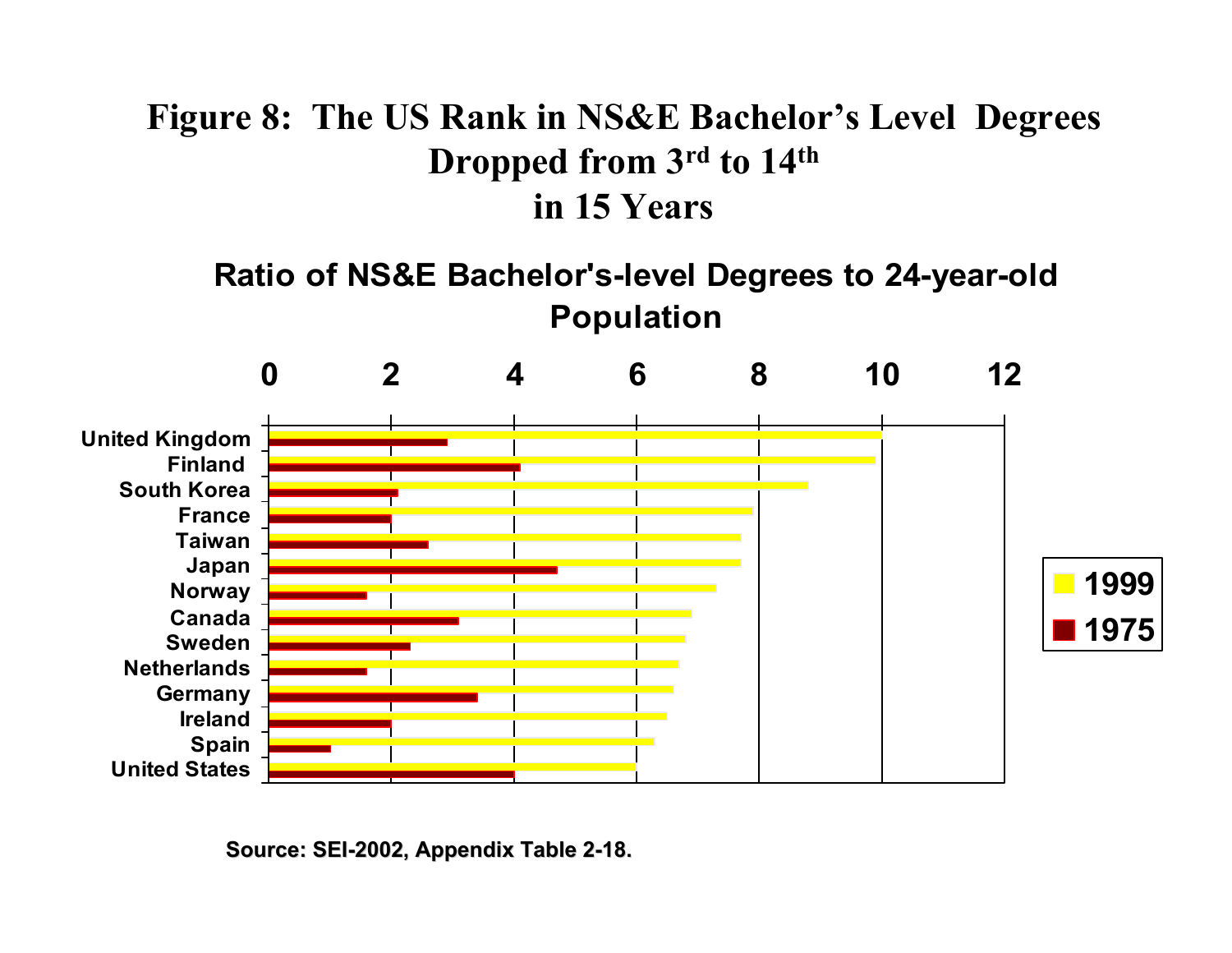## **Figure 9: Women and Underrepresented Minorities** Are Less Likely to Earn Bachelor's Degrees in **Natural Science and Engineering Natural Science and Engineering**



**Source: Source:** *Science and Engineer Science and Engineering Indicators 2002, ing Indicators 2002,* **Text Table 2-9, page 2-23.**

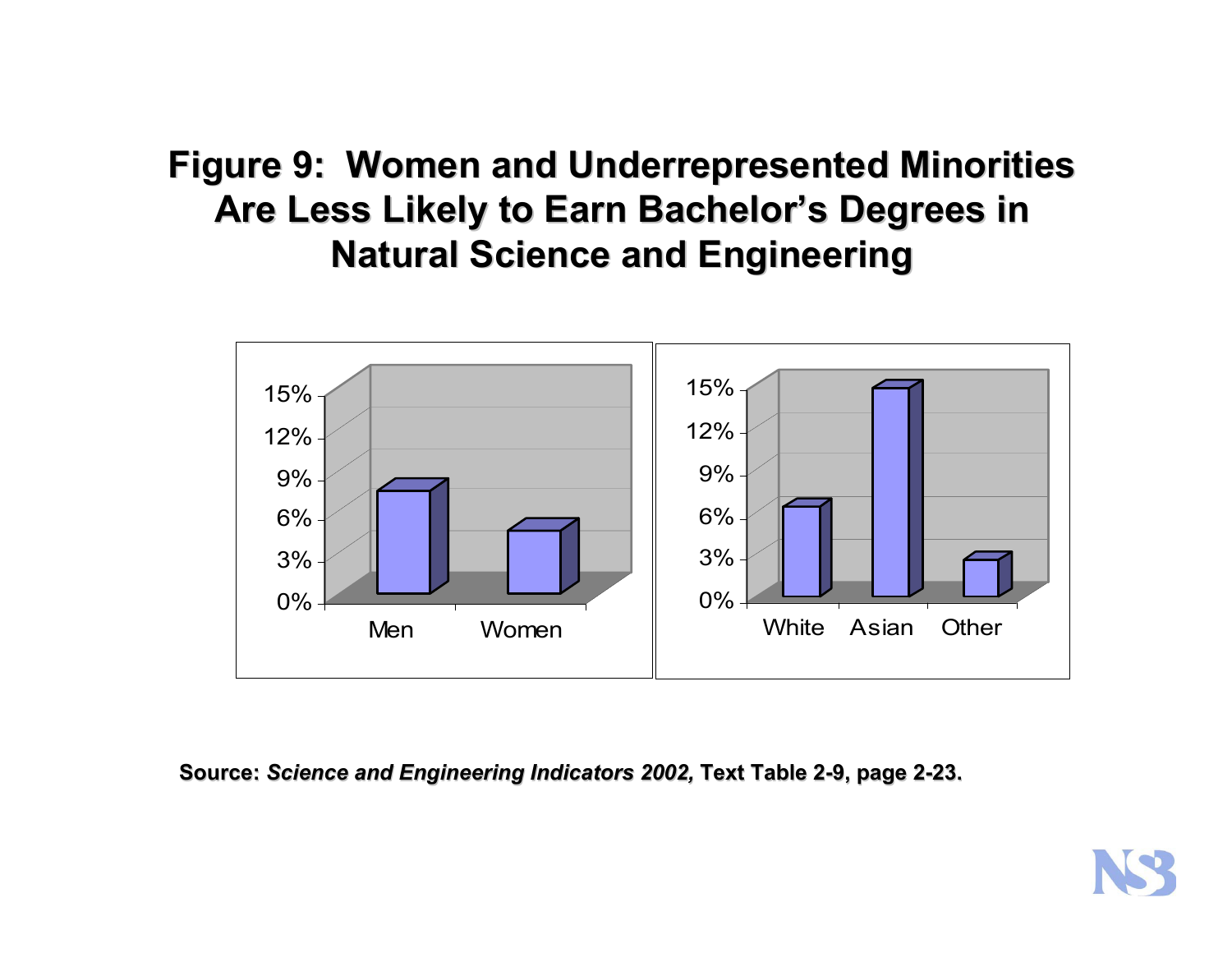## Figure 10: The Number of U.S. Citizens Enrolled in **Graduate Study Fell During the Late 1990s Graduate Study Fell During the Late 1990s**



**Source: Joan Burelli Burelli, "Graduate Enrollment Increases in Graduate Enrollment Increases in Sci ence and Engi nce and Engineering Fiel neering Fields,** Especially in Engineering and Computer Sciences," NSF Issue Brief 03-315, April 2003, Table 1.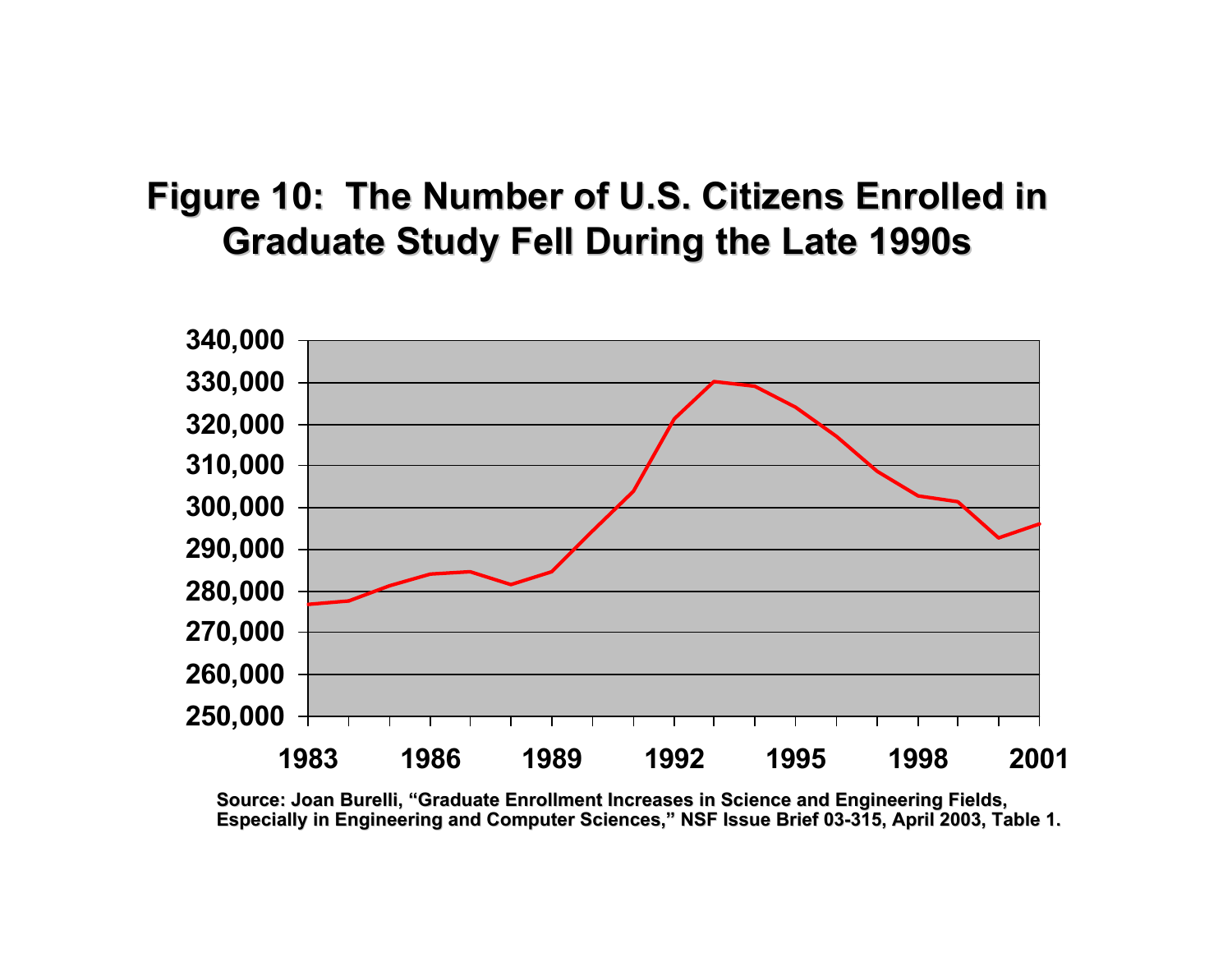## **Figure 11: The Percentage of Graduate Students Figure 11: The Percentage of Graduate Students Who Are Not U.S. Citizens Continued to Rise Who Are Not U.S. Citizens Continued to Rise**



**Source: Joan Burelli Burelli, "Graduate Enrollment Increases in Graduate Enrollment Increases in Sci ence and Engi nce and Engineering Fiel neering Fields, Especially in Engineering and Computer Sciences," NSF Issue Brief 03-315, April 2003, Table 1.**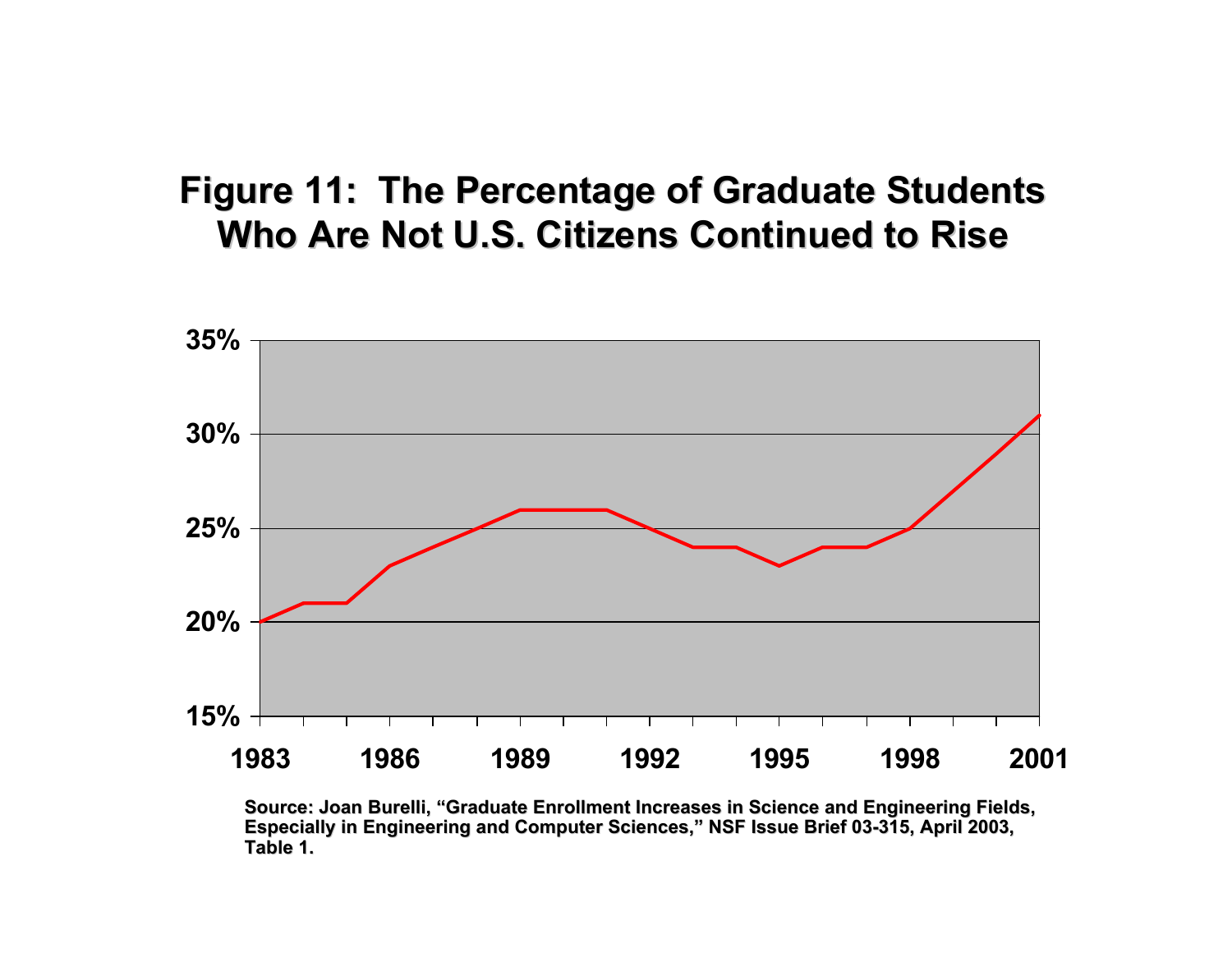## **Figure 12: NSB Defines the Science and Engineering Workforce Broadly**



**Occupations of S&E Workers Use of S&E Skills in Occupations**



Sourc e: *Science and Engineering Indicators 200 2* Appen dix Table 3-2, Page A3-5 Note: SESTAT definitions of "S&E" and "Non-S&E" occupations

S ource: Cal culat e d from *Science and Engineering In dicators 2002* Text Tables 3-1, 3-2, pages 3-6, 3-7.

Note: "Use S&E skills" includes all those in SESTAT-defined "S&E" jobs and those in SESTAT-defined " Non-S&E" jobs who "cl osely" or "somewhat" use S &E skills in those jobs